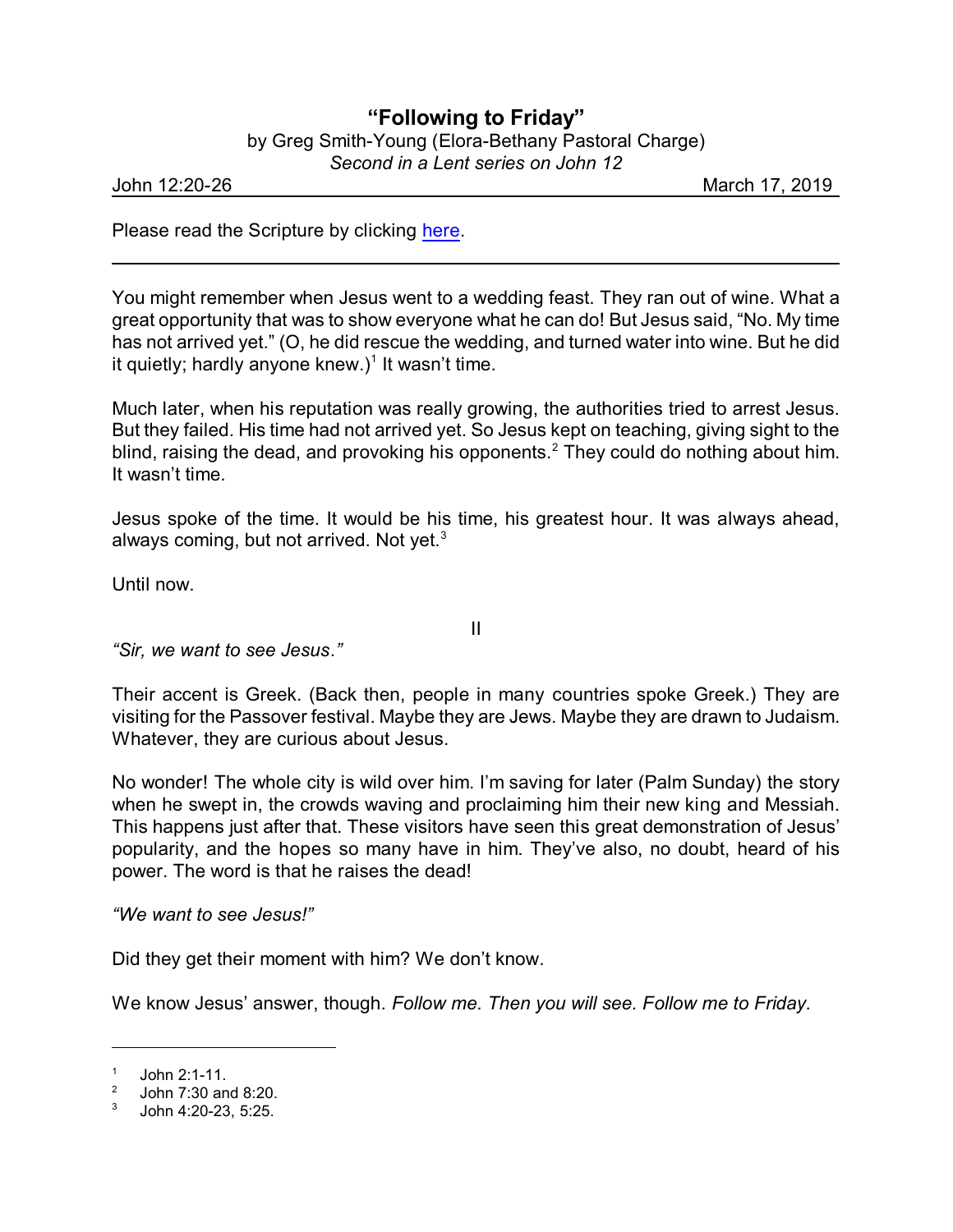Okay, Jesus actually says: *"The time has arrived for the Human One to be glorified."*

The Hebrew phrase *kibar 'anash* can be translated "human one" or "son of man." It basically means a person, like us. But it became a promise, more than us. People spoke of "the Human One" whom God will raise up and give power to. He will rule forever and ever over all the earth. $4$ 

People are seeing Jesus, and that is what they're thinking about. They are waiting for Jesus to show his glory.

What do they expect to see? What do you expect? God's reign of peace and justice, where everyone will flourish? The hateful crushed, terrorists stuck down, and fear-mongers tamed? People will worship in peace, and love without worry. Or, you might put it some other way that fits with Jesus.

The time has arrived! Everyone — the crowd and his critics, his friends and followers, the "Greeks" and the whole world, and us — it's finally time to see who Jesus really is and what he is going to do. His glory!

But what he is saying sounds like, "*Follow me to Friday."*

IV

Because now he is talking about a grain of wheat falling to the ground.

He is talking about his death. He has already been hinting at it. That's confused everyone. *He's supposed to be the Messiah. Messiahs don't die, not like this. The Messiah defeats his enemies. Jesus talks about being the Human One, with God's power and authority. No way does the Human One get hung from a cross.*

But Jesus says this is exactly what needs to happen. He will be crucified. His enemies will claim victory. They'll denounce him a failure, a fake, a fraud. His friends and followers will weep, crushed, lost.

Jesus says all this is precisely because he is the Human One, the Messiah (the Christ), our Saviour. It has to happen.

*"A grain of wheat."* It has to be sown, laid in the ground, buried, like dead. Only then, from the cold of the soil, from its lifeless demise, does the grain burst forth, spring up and spread out an abundance, bearing fruit tens, hundreds, thousands, millions times over.

See Daniel 7, especially vv. 13-14.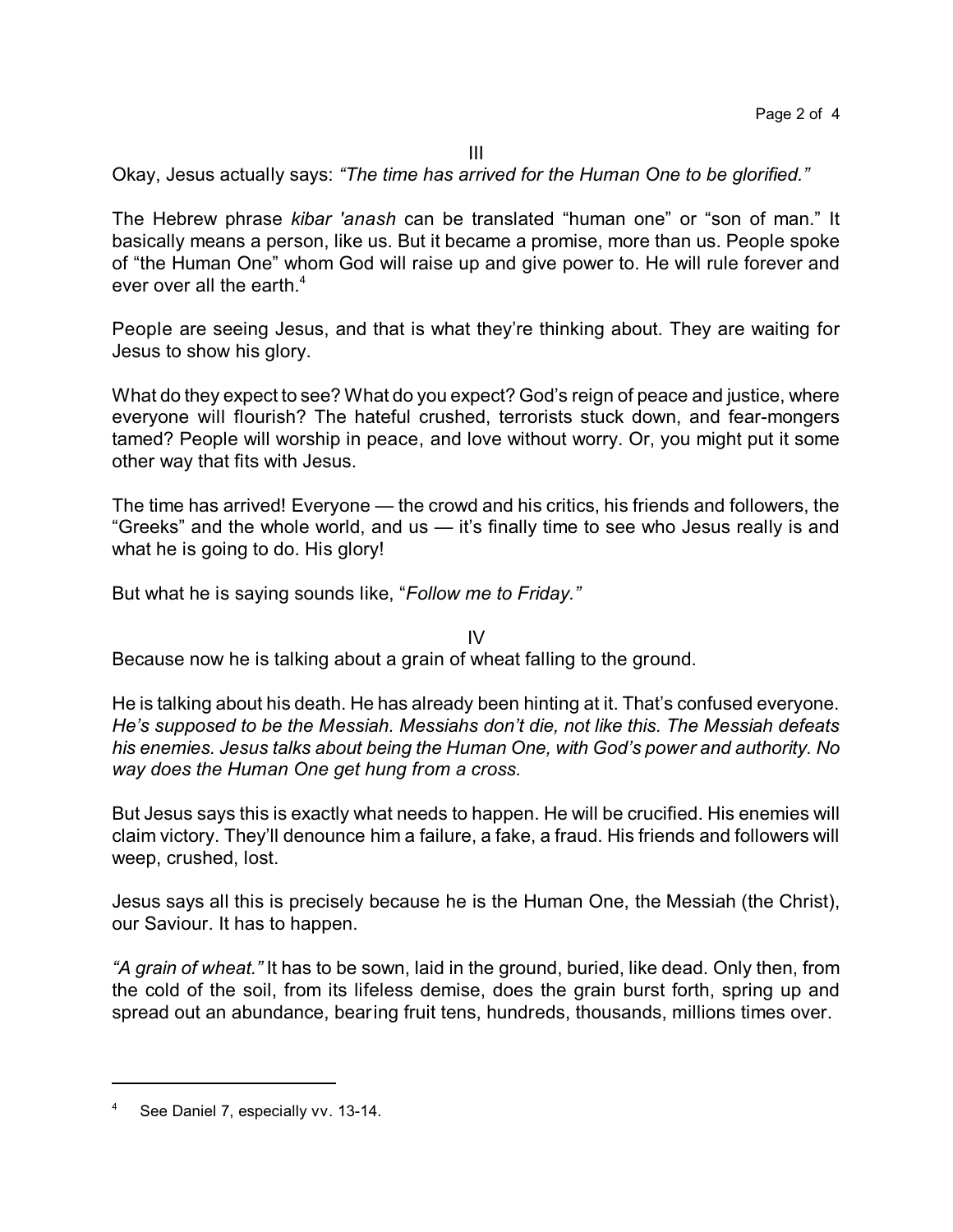But it has to be buried first.

Want to see Jesus? *Follow him to Friday.*

Then you will see what your life is all about.

*"Those who love their lives will lose them,"* Jesus says, *"but those who hate their lives in this world will keep them forever."* That's hard and heavy. I think Jesus uses over-the-top words to slap us and wake us up.

V

Jesus loves life. Our lives are God's gifts! We can't hate what God gives.

But, we know life is not just a biological heartbeat and a bouncing brain wave. We live our lives. We fill our lives. What do we fill them with? What do we live them for? What are you filling your life with? What are you living your life for?

I know what we get told. Life is about being successful, getting ahead, climbing the ladder, making a profit (or at least a living), keeping healthy, having dignity, honour, and respect, making a good name for ourselves. So we fill up on these things. Or we fill up on worse. We live for these things, but nothing more.

God wants to fill us with more. God made us to live for better. We are crafted for life abundant, overflowing, and never ending.

How do we fill with this God-shaped life? By giving it away! (Strange!) How do we gain it? By giving it up! (Stranger!!)

Except, Jesus is the Human One. He shows us who God truly makes us to be. He shows us what a glorious human life looks like. He has every day. He will on, especially, on Friday when he gives up his life, out of love for all lives; when he surrenders his life, so we can finally live.<sup>5</sup>

*Follow him to Friday.*

<sup>&</sup>lt;sup>5</sup> Bruner writes, "Jesus did not seem to hate his life in this world. I can only interpret Jesus' intentional hyperbole to mean 'the person who dies to the supremacy to his or her own self-preservation and advancement at all costs,' a preservation and advancement that are usually law number one for human beings. I think we could translate Jesus in this way: 'If one hates the way life is lived in this world' in his consummately selfish way and in our own culpable involvement in that way, 'then one will, by living counter-culturally, preserve one's life into a deep, lasting Life.'" Frederick Dale Bruner, The Gospel of John, A Commentary (Grand Rapids: Eerdmans, 2012), 714.